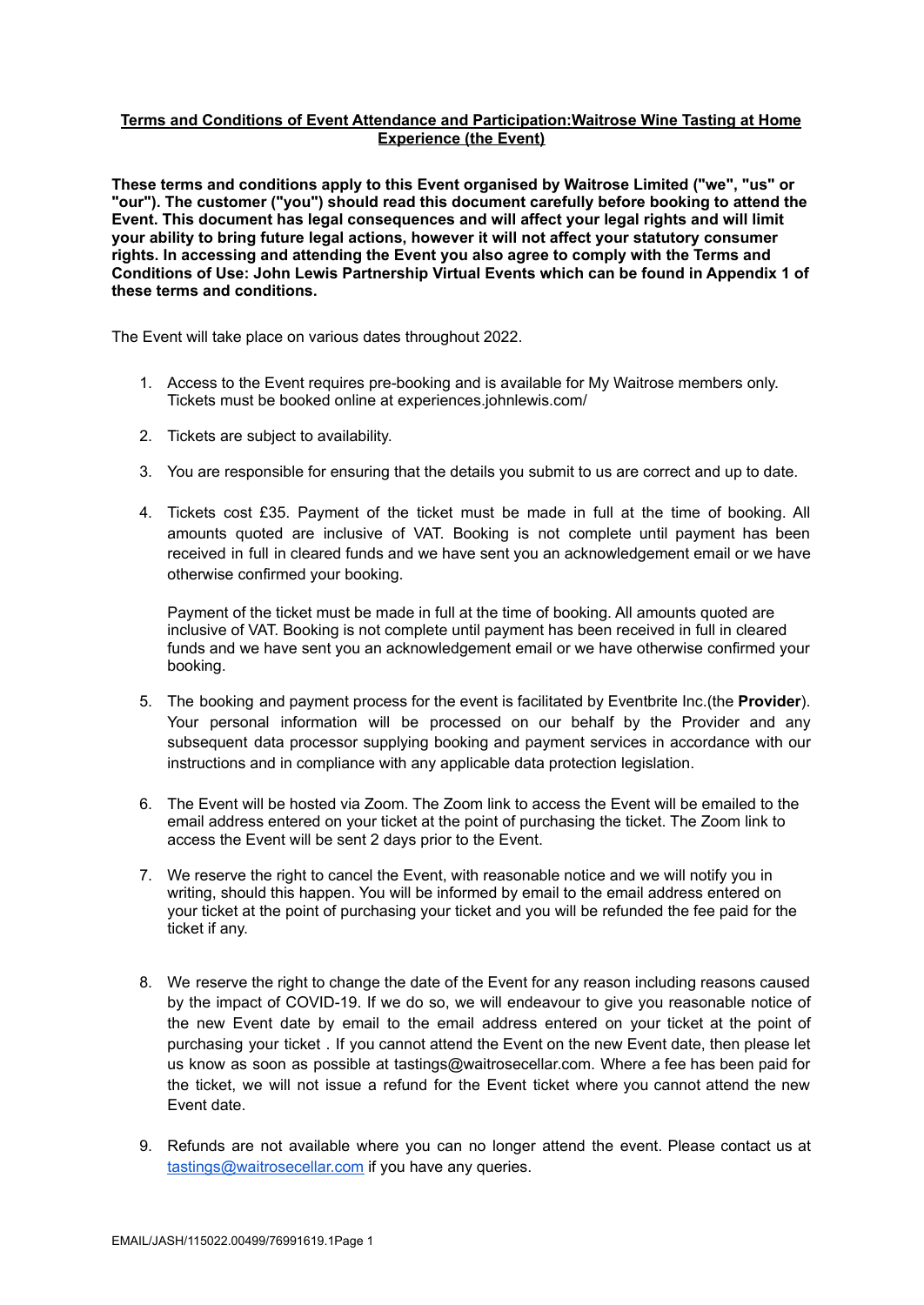- 10. It is your responsibility to ensure that you access the Event before the start time.
- **11.** You acknowledge that it is your responsibility to be aware of any food allergies or dietary requirements, and any food allergies or dietary requirements of any individuals you book a class for.

You acknowledge that it is your responsibility to adhere to a reasonable standard of health and safety and to maintain a reasonable standard of safe behaviour and food hygiene. In particular, you should be aware of additional safety measures which should be in place when using any sharp or hot implements and you should give these the appropriate level of attention and care when using them. You should not carry out any activity which you are not capable of carrying out safely. You should follow directions as given by the host of the Event, and you acknowledge that it is your responsibility to ensure that all food is cooked properly before being consumed.

For events involving alcohol you agree that you and any participants you have booked this Event for are legally old enough to drink alcohol. You agree that you will consume any alcohol responsibly.

Children must not attend the Event if it involves alcohol. By booking this Event, you confirm that, at the time of the Event, you will be 18 years old or over.

For events involving health and fitness you recognise that there is always an element of risk(s) involved with any physical class and you are choosing to participate or perform at your own risk. It is your sole responsibility to ensure the environment in which you will exercise is safe and suitable for exercise prior to participation in the class. You should cease participation in the class and seek immediate medical assistance (as required) if:

- at any time during the class you feel discomfort or pain:
- any time before the class you feel discomfort or pain; or
- you have an underlying medical or health condition.

You are advised not to participate in the Class if (without limitation) any of the following applies:

- you are pregnant or have given birth in the last six months;
- you have heart problem(s), back problem(s), high or low blood pressure or high cholesterol;
- headaches/dizziness or a fainting feeling when you carry out exercise;
- epilepsy;
- diabetes; or
- experience pain or limited movements in any joints (for example your knees).

We are not responsible or liable to you for any injury or harm you sustain as a result of our Event or proposed event unless we are proven to be legally liable for such injury or harm.

For events involving substances (this includes floristry classes, perfumery classes, make up classes or any event that involves the use of substances, chemicals etc.) you acknowledge that it is your responsibility to be aware of any allergies you have or of any individuals you book this Event for.

You acknowledge that it is your responsibility to adhere to a reasonable standard of health and safety and to maintain a reasonable standard of safe behaviour and hygiene. In particular, you should be aware of additional safety measures which should be in place when using any sharp implements or both harmless and harmful substances and you should give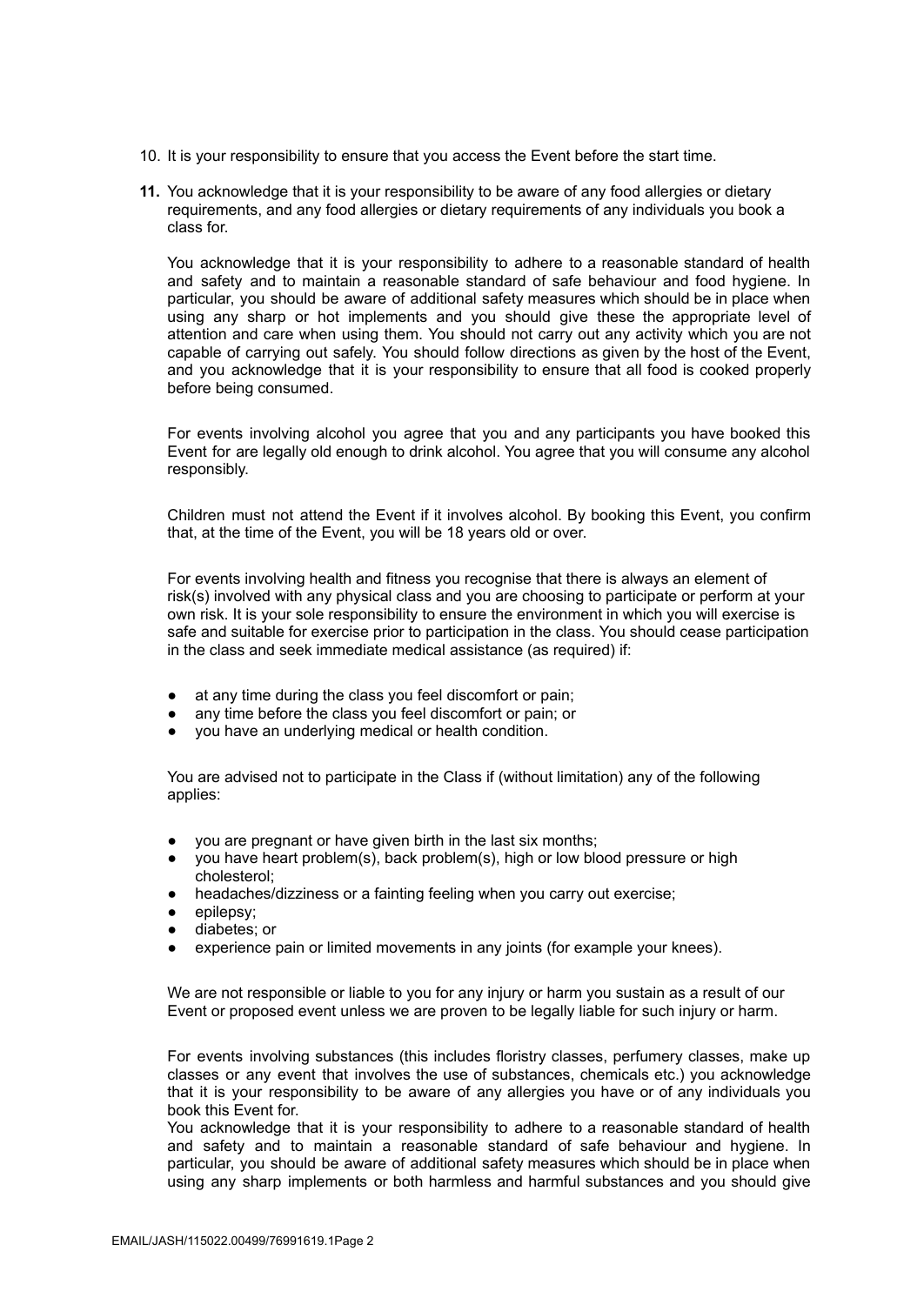these the appropriate level of attention and care when using them. You should not carry out any activity which you are not capable of carrying out safely. You should follow directions as given by the host of the Event, and you acknowledge that it is your responsibility to ensure that all use of substances are handled carefully.

- 12. Any child attending this event must be accompanied by a parent/guardian over the age of 18. The accompanying adult will be solely responsible for any child or children attending this Event.
- 13. Except as expressly provided in these terms and conditions, we exclude all representations, conditions and warranties whether express or implied (by statute or otherwise) to the fullest extent permitted by law. We do not seek to exclude or limit our liability to you where it would be unlawful to do so.

Please note that this Event is provided for domestic and private use only. You therefore agree not to use this Event for any commercial or business purposes, and we have no liability to you for any loss of profit, loss of business, business interruption or loss of business opportunity.

You are responsible for your actions whilst attending or participating in the Event. To the fullest extent permitted by law, we accept no responsibility for your actions or the consequences of such actions.

- 14. The Event may be recorded by us.
	- Some events may allow customers to go on camera and use the microphone feature and where a recording of the event may be taken; or
	- Some events may include one-to-one sessions between a customer and the event host or where the customer has won a one-to-one session with a Talent/Influencer as part of an event.

We will ask you to consent to the publication of such photographs, videos, recordings, and/or likenesses of you (whether edited, adapted, modified or copied) and their use by us and those authorised by us, without prior notice or compensation, in any way which we may see fit now or in the future including but not limited to film, broadcast, radio, TV, publications, future events and publicity.

You acknowledge that we have the full right to sell and/or profit from the commercial use of such photographs, motion pictures, recordings, and/or likenesses of you. You acknowledge and agree that no payment will be made to you for the use of any photographs, images or films in which they may feature.

For events that run as a webinar, you will not be able to communicate through the microphone function or put your video on.

15. The ticket includes a kit.

# **16. Kit**

- a) By purchasing a ticket to the Event, customers automatically opt into receiving a kit by ticking the checkbox option at the point of purchasing the ticket to the Event. The option to opt into receiving a kit will only be available for the period that tickets are available for purchase.
- b) If you do not tick the tick box option relating to the kit, you will not be automatically enrolled for a kit.
- c) Customers opting into receiving the kit will be entitled to one kit per ticket purchased.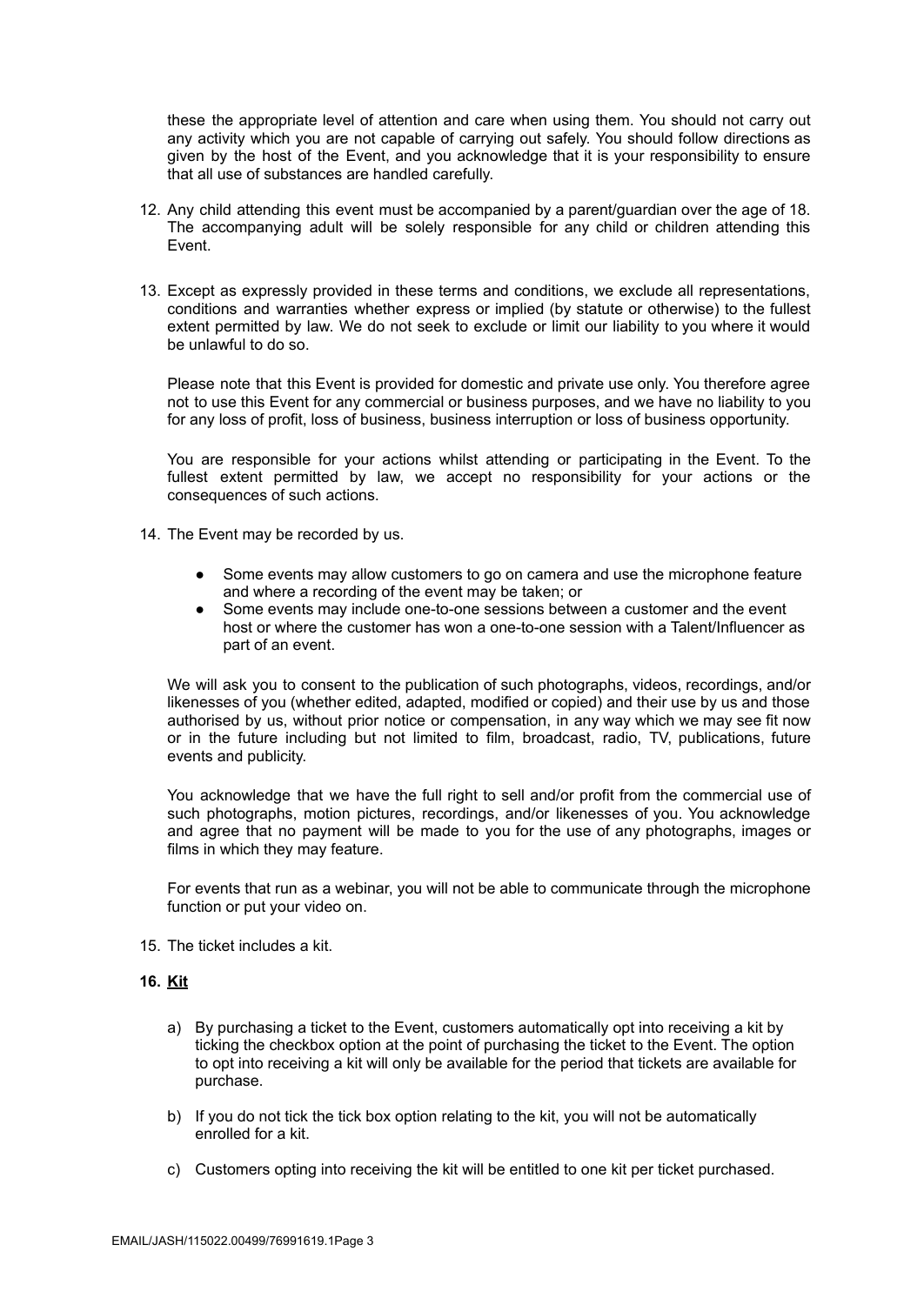- d) If an address is not submitted upon booking the ticket, you will not receive a kit.
- e) Contents of the kit consist of:

a. Six miniature bottles of wine, one sparkling, one rosé, two white and two red\* \*contents subject to change

- f) Contents of the kit are subject to availability. They are non-transferable, non-refundable and, unless stated, there are no cash alternatives.
- g) The kit will be sent via post before the Event to the address provided on Eventbrite when booking your ticket. Should the impact of COVID-19 cause any delay in delivering the kit, we will not refund the price paid for the Event ticket. However, if you have not received the kit 3 days before the event, please get in touch with us at tastings@waitrosecellar.com
- h) If for any reason we are unable to provide the kit as described in these terms and conditions or if for any reason fulfilment of the kit is impacted by mandated efforts to curb the spread of COVID-19, we reserve the right to substitute the items, in our sole discretion, of equal or higher value.
- i) Kits cannot be exchanged for cash.
- j) Kits can only be shipped within the UK, no international delivery available.

## **Appendix 1**

In addition to the terms and conditions detailed above, the following additional terms and conditions shall apply in respect of any John Lewis Partnership virtual event (**JLP virtual event**).

These terms and conditions set out the basis on which the John Lewis Partnership will provide services to you and anyone you book a JLP virtual event for. For the purposes of these terms and conditions, the John Lewis Partnership includes John Lewis Plc and Waitrose Limited ("John Lewis", "us", "we", "our"). These terms and conditions apply to your use of our Virtual Events Services (the **Services**). The Services means all services provided by John Lewis to you for the purposes of booking, accessing and attending events remotely via digital conferencing facilities and the provision of online classes and seminars on a variety of subjects.

By booking a JLP virtual event or otherwise using the Services, you confirm that you accept these terms of use and that you agree to comply with them. You also confirm this for anyone you make a booking for. If you do not agree to these terms, please do not use the Services.

We may amend these terms from time to time. Every time you wish to use the Services, please check these terms to ensure you understand the terms that apply at that time. Your continued use of the services following such change shall be deemed to be your acceptance of such change.

#### **Classes**

John Lewis has taken every care in the preparation of the Services and will provide the classes with reasonable care and skill. However, to the extent permitted by applicable law, John Lewis does not represent or warrant the accuracy or reliability of any of the information or content about any goods or services, software or advertisements which are provided or distributed through, or linked, downloaded or otherwise accessed by way of the Services.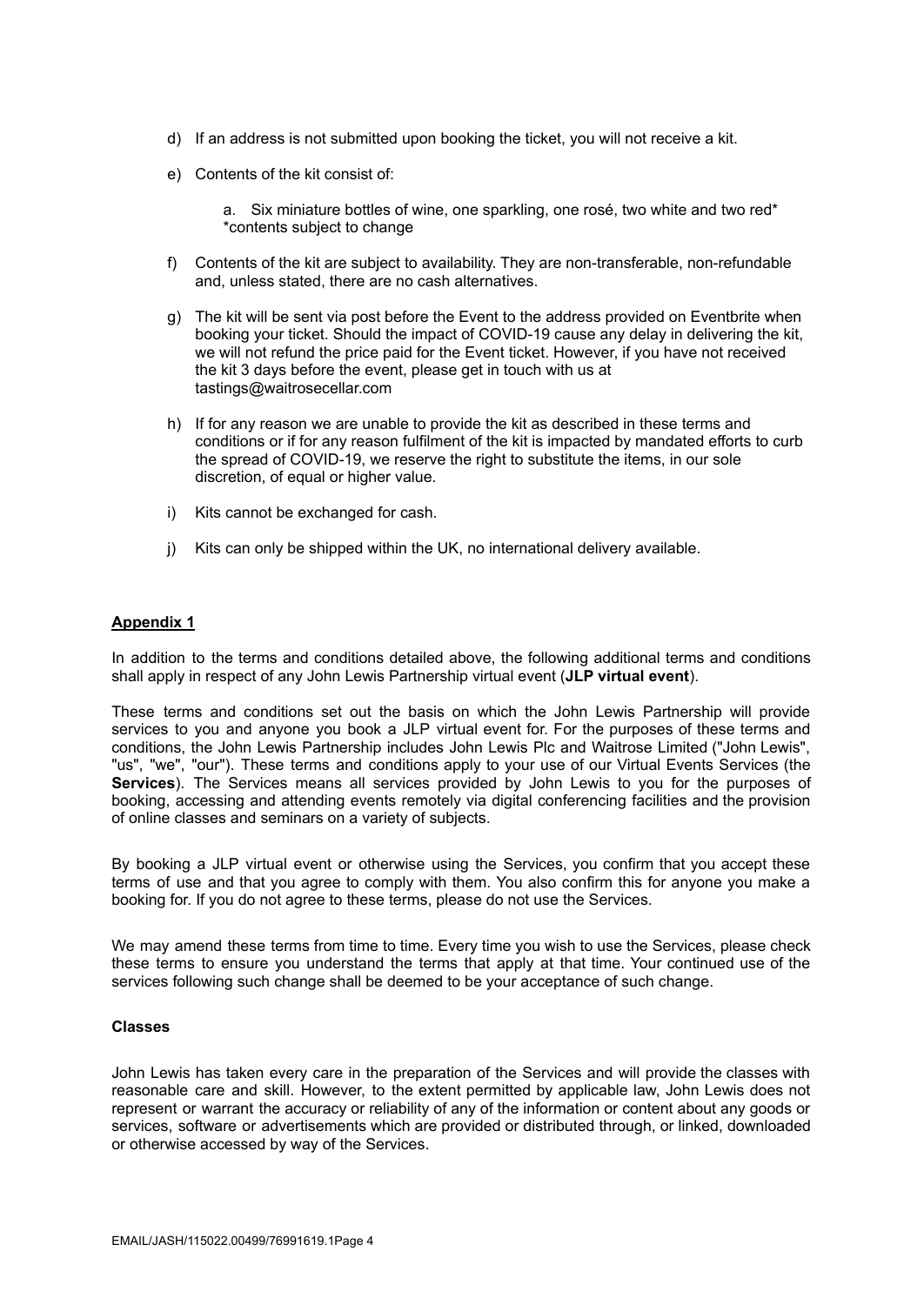We will endeavour to run the JLP virtual event as advertised. However, we reserve the right to make changes, including to the running order and timings for the event prior to the event. Where reasonably possible, we will provide prior notice of such changes. In the event of a significant change to the content of the event then we will on request refund the event ticket price (if any).

No warranty is given that the JLP virtual events or associated services shall be available on an uninterrupted basis.

You must be at least 18 years old to book a JLP virtual event or 18 years old to book and participate in a JLP virtual event which has alcohol as a subject matter. Children may attend classes which are unrelated to alcohol but must be accompanied by a parent/guardian over the age of 18. The accompanying adult will be solely responsible for any child or children attending a JLP virtual event. By booking any JLP virtual event, you warrant that at the time of the event you will be at least 18 years old or over, or, in the case of events relating to alcohol, 18 years old or over.

#### **Payments & Cancellations**

If a fee is applicable for the booking of any JLP virtual event, this will be communicated to you in the terms and conditions specific to the event in question and at the time of booking, in advance of any payment. Any personal data collected through the booking process will be processed in line with our Privacy Policy and the terms and conditions detailed below under "Privacy & Security".

We will not be responsible for any remedy for inconvenience or other related costs that you may incur resulting from the cancellation, postponement or changes to any JLP virtual event.

### **Conduct**

We will not tolerate any behaviour or conduct which, in our reasonable opinion, poses a danger or causes or is likely to cause nuisance, annoyance, offence or distress to any participant of a JLP virtual event, and we may terminate a class immediately if any participant displays conduct of this kind. We reserve the right to blacklist you from our services and/or take any appropriate legal action, in the event that a legitimate complaint is made about your conduct during a JLP virtual event.

You must not use equipment for recording or transmitting (by digital or other means) any audio, visual or audio-visual material or any information or data of the JLP virtual event. Any recording made of an event in breach of the conditions shall belong to us.

You may be refused admission to, or be asked to leave, the JLP virtual event at any time if:

- (a) you fail to comply with any of the Conditions or any instructions given by us, our employees or agents;
- (b) in our reasonable opinion you are unfit to attend the event;
- (c) your ticket(s) are void; and / or
- (d) the host (acting reasonably) considers it appropriate.

If you are asked to leave, you will not be entitled to a refund nor will we be responsible for any other loss or expense incurred in association with attending the event.

If you are asked to leave a JLP virtual event, you must do so promptly and without disturbing others.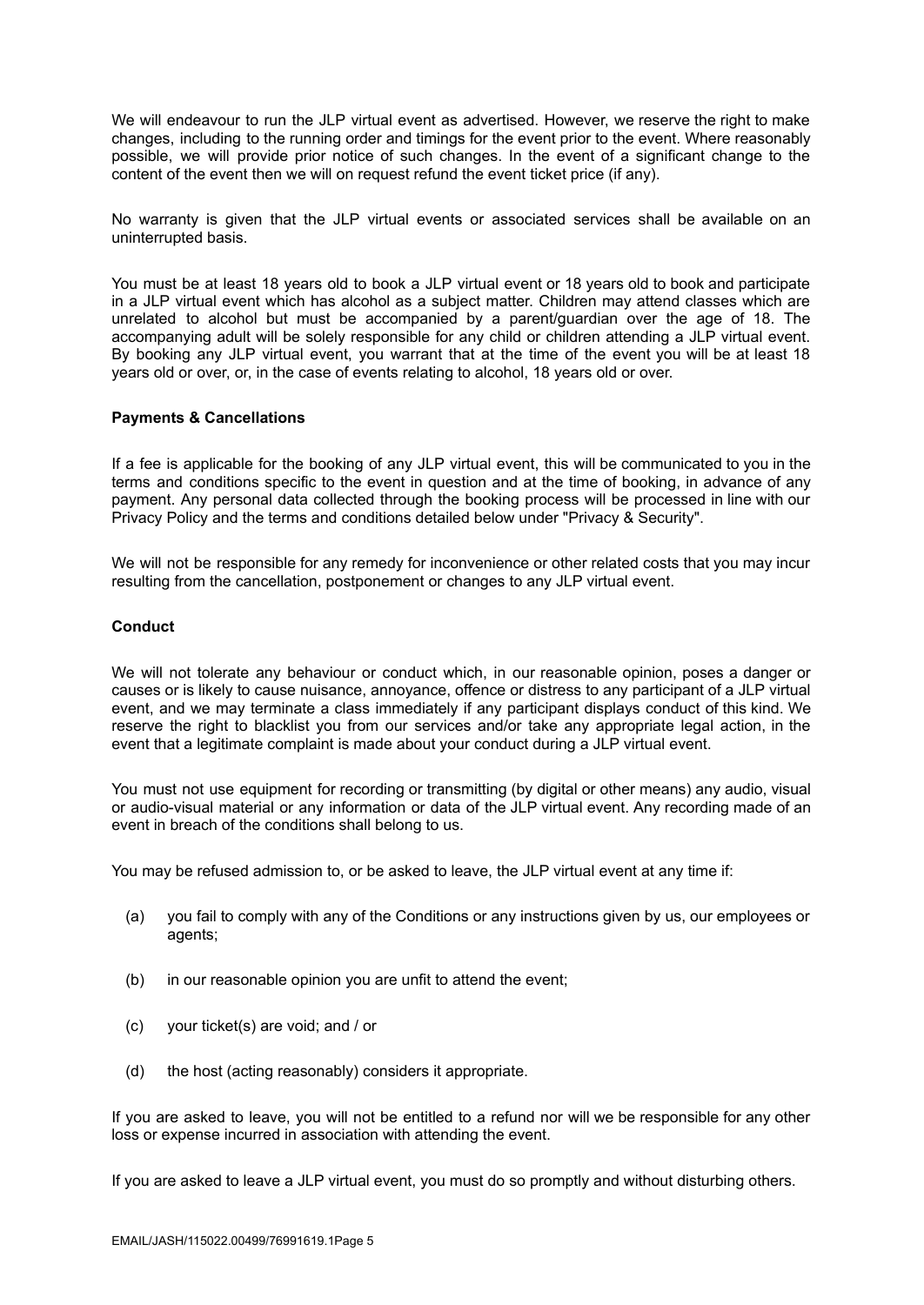### **Privacy & Security**

When you sign up for any JLP virtual events or otherwise use our Services, we will process any personal data you may submit to us in accordance with our Privacy Policy, which can be found here <https://www.johnlewis.com/customer-services/shopping-with-us/privacy-notice>. When you use the Services, John Lewis Plc is the data controller of your personal data.

The personal data we collect about you may include your name, date of birth or age, email, address, telephone number, debit/credit card details, image/video and audio recordings (when you attend or participate in a virtual class), and marketing preferences.

We will process your personal data in order for us to fulfil our contractual obligations to you (e.g. to provide you with the service you have asked for, such as virtual classes), for compliance with our legal and regulatory obligations, where you have consented to us processing your personal data (e.g. to receive marketing and updates from us) and where such processing is necessary for the fulfilment of our legitimate interests. Our legitimate interests include, being able to effectively communicate with you about the services you have asked us to provide, keep effective records, sell part or all of our business to a future purchaser, to effectively manage and administer our business, to ensure the safety and security of the Services and those that use it, and sending you marketing and updates.

We will collect your personal data when you visit our website, sign up for a JLP virtual event or otherwise avail of any of our Services, subscribe for marketing and updates from us, comment on any of our products and services, and contact us with any queries or complaints. Please see our Privacy Policy for further details on when we collect your personal data. If you choose to sign another individual up for a JLP virtual event, you acknowledge and agree that you will only do so if you have consent to do so from that person. You further agree to inform the relevant person that their personal data will be processed by John Lewis in accordance with our Privacy Policy and these terms and conditions.

The personal data you submit in the course of booking a JLP virtual event or when otherwise using the Services, may be shared with trusted third parties where this is necessary to provide the Services. These third parties may include IT companies that support our website and business systems, partners that help us manage your booking and partners that provide the online platforms which allow you to access the JLP virtual events. We may also share your personal data with other companies in the John Lewis group where this is necessary to provide you with your requested services, or where we have a legal or legitimate business need to do so. Further details of who we share your personal data with are available on our Privacy Policy.

In certain circumstances, it may be necessary for us to transfer your personal data to countries outside the European Economic Area (EEA), such as the USA. This will usually be the case where our trusted third party partners and suppliers are based in non-EEA countries. Where we transfer any personal data to a country outside the EEA, we will always do so in compliance with applicable laws (including data protection laws). This will normally involve transferring your personal data to a non-EEA country:

- 1. on the basis that the recipient country offers an adequate level of protection for your personal data;
- 2. under EU Commission approved Standard Contractual Clauses; or
- 3. under an approved data sharing scheme, such as the EU-US Privacy Shield framework.

If you would like further information on the transfer of your personal data to non-EEA countries, or if you would like to see a copy of the safeguards put in place to protect your data, please contact us at the details provided in our Privacy Policy.